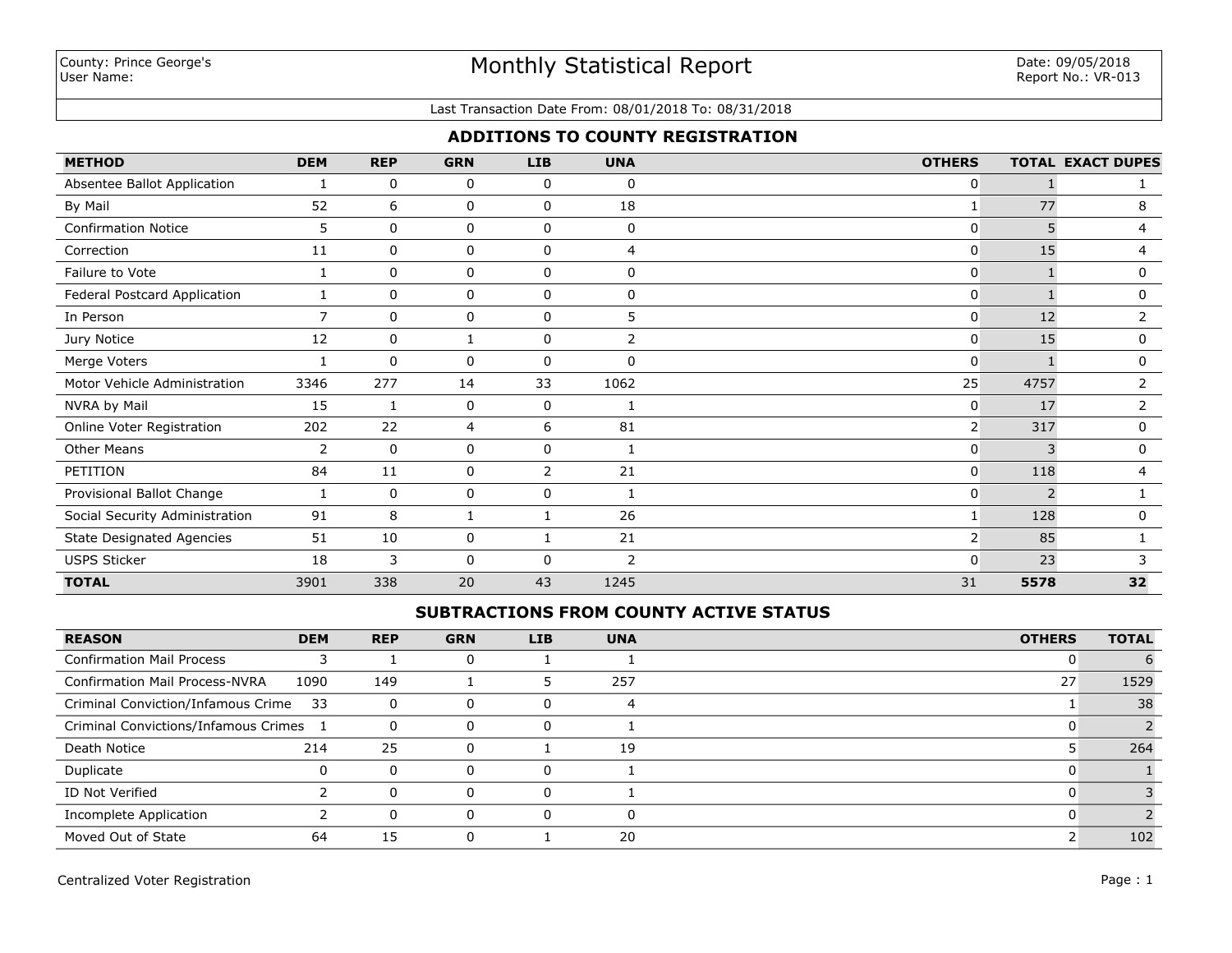| County: Prince George's<br>User Name:    |         |      | <b>Monthly Statistical Report</b> | Date: 09/05/2018<br>Report No.: VR-013 |          |                                                       |       |         |
|------------------------------------------|---------|------|-----------------------------------|----------------------------------------|----------|-------------------------------------------------------|-------|---------|
|                                          |         |      |                                   |                                        |          | Last Transaction Date From: 08/01/2018 To: 08/31/2018 |       |         |
| Non-Citizen                              |         |      |                                   | 0                                      | $\Omega$ |                                                       |       |         |
| <b>PCC-Potential Criminal Conviction</b> | 3       |      | $\Omega$                          | 0                                      | $\Omega$ |                                                       |       |         |
| Voter Request                            |         |      | 0                                 | 0                                      |          |                                                       |       |         |
| Duplicate/Merged                         | 20      |      | 0                                 | 0                                      | $\Omega$ |                                                       |       | 23      |
| County Transfer Out                      | $-1415$ | -186 | $-1$                              | $-15$                                  | -354     |                                                       | $-12$ | $-1983$ |
| <b>TOTAL</b>                             | 2853    | 379  |                                   | 23                                     | 659      |                                                       | 48    | 3965    |

## **AFFILIATION CHANGES**

| <b>CHANGE</b> | <b>DEM</b> | <b>REP</b>   | <b>GRN</b> | <b>LIB</b>           | <b>UNA</b> | <b>OTHERS</b> | <b>TOTAL</b> |
|---------------|------------|--------------|------------|----------------------|------------|---------------|--------------|
| From          | 392        | 139          |            | --                   | 288        | -42           | 880          |
| To            | 334        | $\sim$<br>-- | --         | $\sim$ $\sim$<br>۔ ے | 381        | 35            | 880          |
| <b>TOTAL</b>  | $-58$      | $-47$        |            | <b>++</b>            | 93         |               |              |

## **CURRENT ACTIVE REGISTRATION**

| <b>ACTIVITY</b>              | <b>DEM</b> | <b>REP</b> | <b>GRN</b> | <b>LIB</b> | <b>UNA</b> | <b>OTHERS</b> | <b>TOTAL</b> |
|------------------------------|------------|------------|------------|------------|------------|---------------|--------------|
| <b>BEGINNING OF REPORT</b>   | 456249     | 40682      | 1024       | 1627       | 67194      | 11403         | 578179       |
| ADDITIONS $(+)$              | 3901       | 338        | 20         | 43         | 1245       | 31            | 5578         |
| REINSTATED (+)               | 122        | 12         |            | 0          | 26         | 4             | 165          |
| CANCELLED (-)                | $-338$     | $-44$      | $-1$       | $-2$       | -45        | -9            | $-439$       |
| COUNTY TRANSFER OUT (-)      | -1415      | $-186$     | $-1$       | $-15$      | $-354$     | $-12$         | $-1983$      |
| AFFILIATION CHANGES (+ OR -) | $-58$      | $-47$      | 8          | 11         | 93         | $-7$          |              |
| * INACTIVATED (-)            | $-1093$    | $-149$     | $-1$       | -6         | $-258$     | $-27$         | $-1534$      |
| $*$ REACTIVATED $(+)$        | 270        | 17         | 0          | 0          | 36         |               | 324          |
| <b>END OF REPORT TOTALS</b>  | 457638     | 40623      | 1050       | 1658       | 67937      | 11384         | 580290       |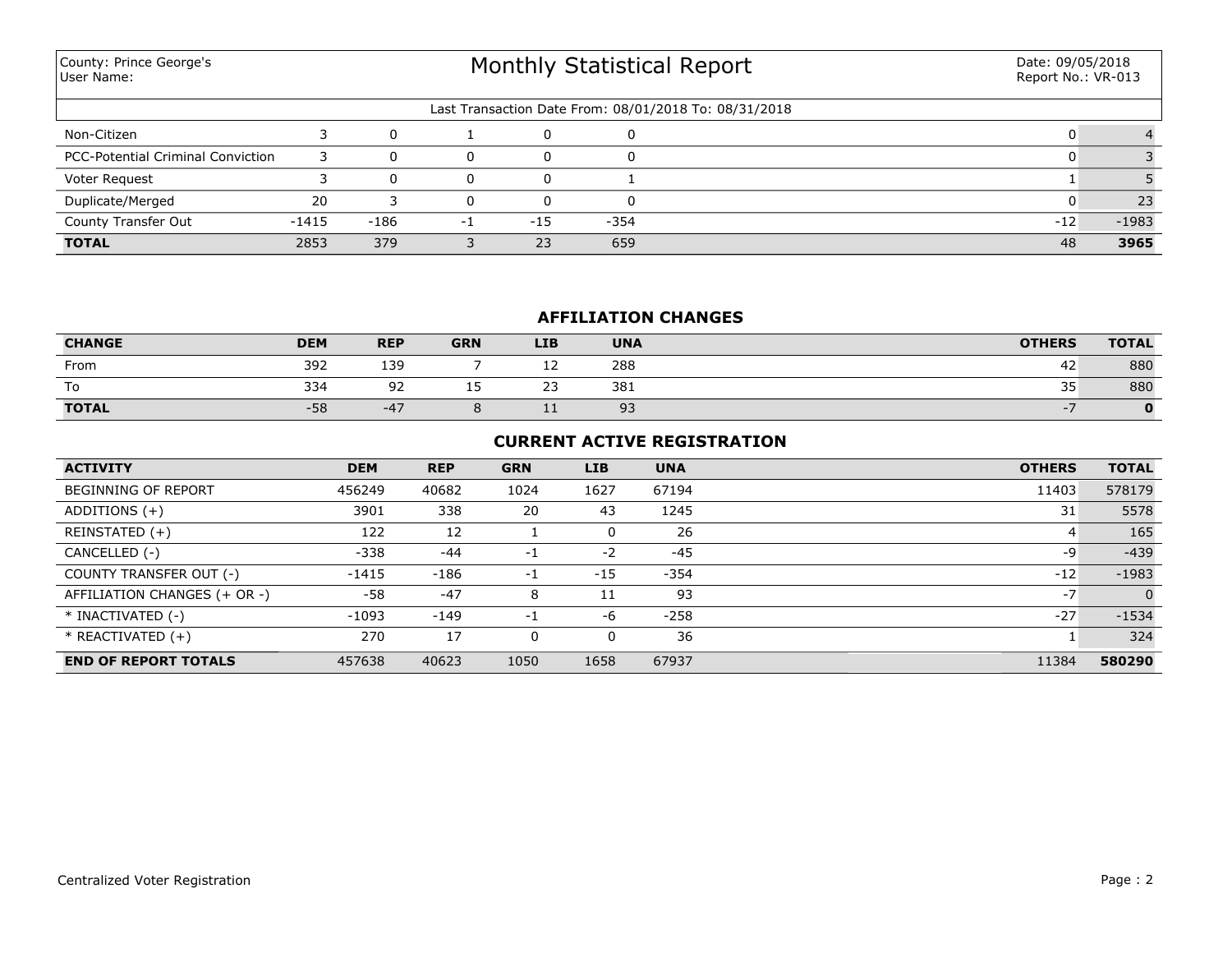#### Last Transaction Date From: 08/01/2018 To: 08/31/2018

## **INACTIVE REGISTRATION**

## **SUBTRACTIONS FROM COUNTY INACTIVE STATUS**

| <b>REASON</b>                      | <b>DEM</b>     | <b>REP</b>     | <b>GRN</b>  | <b>LIB</b>     | <b>UNA</b>     | <b>OTHERS</b>  | <b>TOTAL</b>            |
|------------------------------------|----------------|----------------|-------------|----------------|----------------|----------------|-------------------------|
| Absentee Ballot Application        | 0              | 1              | 0           | 0              | 1              | $\mathbf 0$    | $\overline{2}$          |
| By Mail                            | 3              | 0              | 0           | 0              | 1              | $\mathbf 0$    | $\overline{4}$          |
| <b>Confirmation Mail Process</b>   | 15             | 3              | 0           | 0              | 2              | $\mathbf{1}$   | 21                      |
| <b>Confirmation Notice</b>         | 19             | $\overline{2}$ | 0           | 0              | 0              | $\mathbf 0$    | 21                      |
| Correction                         | 3              | 0              | 0           | 0              | 0              | $\mathbf 0$    | $\overline{\mathbf{3}}$ |
| Criminal Conviction/Infamous Crime | $\mathbf{2}$   | 0              | 0           | 0              | 0              | $\mathbf 0$    | $\mathsf{2}$            |
| Death Notice                       | 5              | 0              | 0           | 0              | 0              | $\mathbf 0$    | 5                       |
| In Person                          | 1              | 0              | 0           | 0              | 0              | $\mathbf{0}$   | $\mathbf 1$             |
| Jury Notice                        | 1              | 0              | 0           | 0              | $\mathbf 0$    | $\mathbf{0}$   | $\mathbf{1}$            |
| Mental Incompetence                | $\mathbf{1}$   | $\mathbf{1}$   | $\mathbf 0$ | 0              | $\mathbf 0$    | $\mathbf{0}$   | $\overline{2}$          |
| Motor Vehicle Administration       | 174            | 8              | 0           | 0              | 12             | $\overline{4}$ | 198                     |
| Moved Out of State                 | 174            | 35             | 0           | $\mathbf{1}$   | 38             | $\overline{7}$ | 255                     |
| NVRA by Mail                       | 1              | 0              | $\mathbf 0$ | 0              | $\pmb{0}$      | $\mathbf 0$    | $\mathbf 1$             |
| Online Voter Registration          | 24             | 3              | $\mathbf 0$ | 0              | 3              | $\mathbf{1}$   | 31                      |
| <b>Other Means</b>                 | $\overline{2}$ | $\mathbf{1}$   | $\pmb{0}$   | 0              | $\pmb{0}$      | $\mathbf 0$    | $\mathsf 3$             |
| PETITION                           | 31             | $\overline{2}$ | $\pmb{0}$   | $\pmb{0}$      | $\mathbf{1}$   | $\mathbf 0$    | 34                      |
| Provisional Ballot Change          | 0              | 0              | 0           | 0              | 1              | $\mathbf 0$    | $\mathbf 1$             |
| <b>State Designated Agencies</b>   | 11             | $\mathbf{1}$   | 0           | 0              | $\overline{2}$ | $\mathbf 0$    | 14                      |
| <b>USPS Sticker</b>                | 8              | $\mathbf 0$    | $\pmb{0}$   | 0              | $\pmb{0}$      | $\mathbf{1}$   | $\mathsf 9$             |
| Volunteer                          | $\mathbf{1}$   | 0              | $\mathbf 0$ | 0              | $\pmb{0}$      | $\mathbf 0$    | $\mathbf 1$             |
| Voter Request                      | $\mathbf{1}$   | 0              | 0           | 0              | 0              | $\mathbf 0$    | $\mathbf 1$             |
| Duplicate/Merged                   | $\mathbf{1}$   | 0              | 0           | 0              | 0              | $\mathbf 0$    | $\mathbf 1$             |
| County Transfer Out                | $-72$          | $-15$          | $\pmb{0}$   | $^{\rm -1}$    | $-14$          | $\mathbf 0$    | $-102$                  |
| <b>TOTAL</b>                       | 550            | 72             | $\mathbf 0$ | $\overline{2}$ | 75             | 14             | 713                     |

## **CURRENT INACTIVE REGISTRATION**